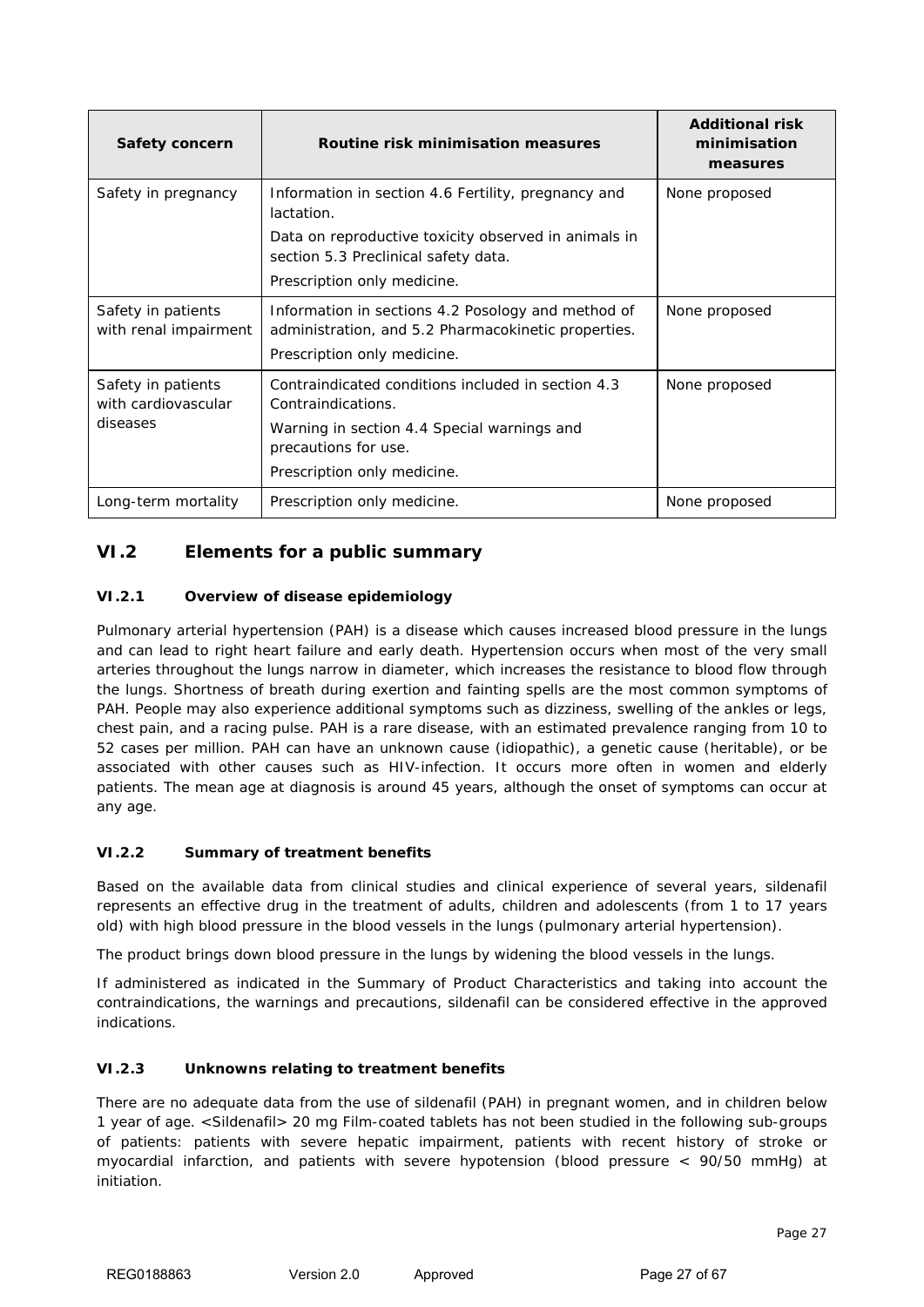## **VI.2.4 Summary of safety concerns**

# **IMPORTANT IDENTIFIED RISKS**

| <b>Risk</b>                                                                                                                                                        | What is known                                                                                                                                                                                                                                                                                                                                                                                                                                                                                                                                                                                                                                                                                                                                                                                                                                                     | Preventability                                                                                                                                                                                                                                                                                                                                                                                                                                                                                                                                                                                                                                                                                                                                                      |
|--------------------------------------------------------------------------------------------------------------------------------------------------------------------|-------------------------------------------------------------------------------------------------------------------------------------------------------------------------------------------------------------------------------------------------------------------------------------------------------------------------------------------------------------------------------------------------------------------------------------------------------------------------------------------------------------------------------------------------------------------------------------------------------------------------------------------------------------------------------------------------------------------------------------------------------------------------------------------------------------------------------------------------------------------|---------------------------------------------------------------------------------------------------------------------------------------------------------------------------------------------------------------------------------------------------------------------------------------------------------------------------------------------------------------------------------------------------------------------------------------------------------------------------------------------------------------------------------------------------------------------------------------------------------------------------------------------------------------------------------------------------------------------------------------------------------------------|
| Interaction with drugs<br>containing nitrates,<br>bosentan (and other<br>$CYP3A4$ inducers <sup>#</sup> )<br># Drugs which may<br>increase sildenafil<br>clearance | Sildenafil (PAH) may potentiate the<br>hypotensive effects of nitrates, and<br>therefore it should not be used<br>concurrently with nitric oxide donors (such<br>as amyl nitrite) or nitrates in any form.<br>Sildenafil metabolism is principally<br>mediated by CYP3A4 (major route) and<br>CYP2C9 (minor route). Therefore, inducers<br>of these isoenzymes may increase<br>sildenafil clearance. Dose adjustments for<br>sildenafil may be required when co-<br>administered with CYP3A4 inducers.<br>The efficacy of sildenafil in patients<br>already on bosentan (a moderate inducer<br>of CYP3A4) therapy has not been<br>conclusively demonstrated. Co-<br>administration of bosentan with sildenafil<br>showed a decrease in sildenafil exposure<br>with bosentan co-administration, and<br>increase of bosentan with sildenafil co-<br>administration. | The patients should inform their<br>doctor or pharmacist if they are<br>taking, have recently taken or<br>might take medicines containing<br>nitrates, or nitric oxide donors<br>such as amyl nitrate ("poppers").<br>The patients should not take<br>sildenafil if they are taking these<br>drugs.<br>The patients should inform their<br>doctor or pharmacist if they are<br>taking, have recently taken or<br>might take<br>therapies for pulmonary<br>hypertension such as<br>bosentan, and /or<br>medicines containing St.<br>$\overline{\phantom{a}}$<br>John's Wort (herbal<br>medicinal product),<br>rifampicin (used to treat<br>bacterial infections),<br>carbamazepine,<br>phenytoin and<br>phenobarbital (used,<br>among others, to treat<br>epilepsy). |
| Vaso-occlusive crisis<br>in patients with sickle<br>cell disease                                                                                                   | The vaso-occlusive crisis, or sickle cell<br>crisis, is a common painful complication of<br>sickle cell disease in adolescents and<br>adults. Acute episodes of severe pain<br>(crises) are the primary reason that these<br>patients seek medical care in hospital<br>emergency departments. Acute pain in<br>patients with sickle cell disease is caused<br>by ischemic tissue injury resulting from<br>the occlusion of microvascular beds by<br>sickled erythrocytes during an acute crisis.<br>Chronic pain occurs because of the<br>destruction of bones, joints and visceral<br>organs as a result of recurrent crises.<br>Sildenafil (PAH) should not be used in<br>patients with pulmonary hypertension<br>secondary to sickle cell anaemia.                                                                                                             | The patients should inform their<br>doctor or pharmacist if they have<br>an abnormality of red blood cells<br>(sickle cell anaemia).                                                                                                                                                                                                                                                                                                                                                                                                                                                                                                                                                                                                                                |
| Increased relative<br>mortality in the<br>paediatric population                                                                                                    | In a paediatric study, an increased<br>number of deaths was observed in<br>paediatric patients administered doses<br>higher than the recommended dose of<br>sildenafil (PAH).                                                                                                                                                                                                                                                                                                                                                                                                                                                                                                                                                                                                                                                                                     | Higher doses should not be used<br>in children.<br>The product should not be given<br>to children below 1 year of age.                                                                                                                                                                                                                                                                                                                                                                                                                                                                                                                                                                                                                                              |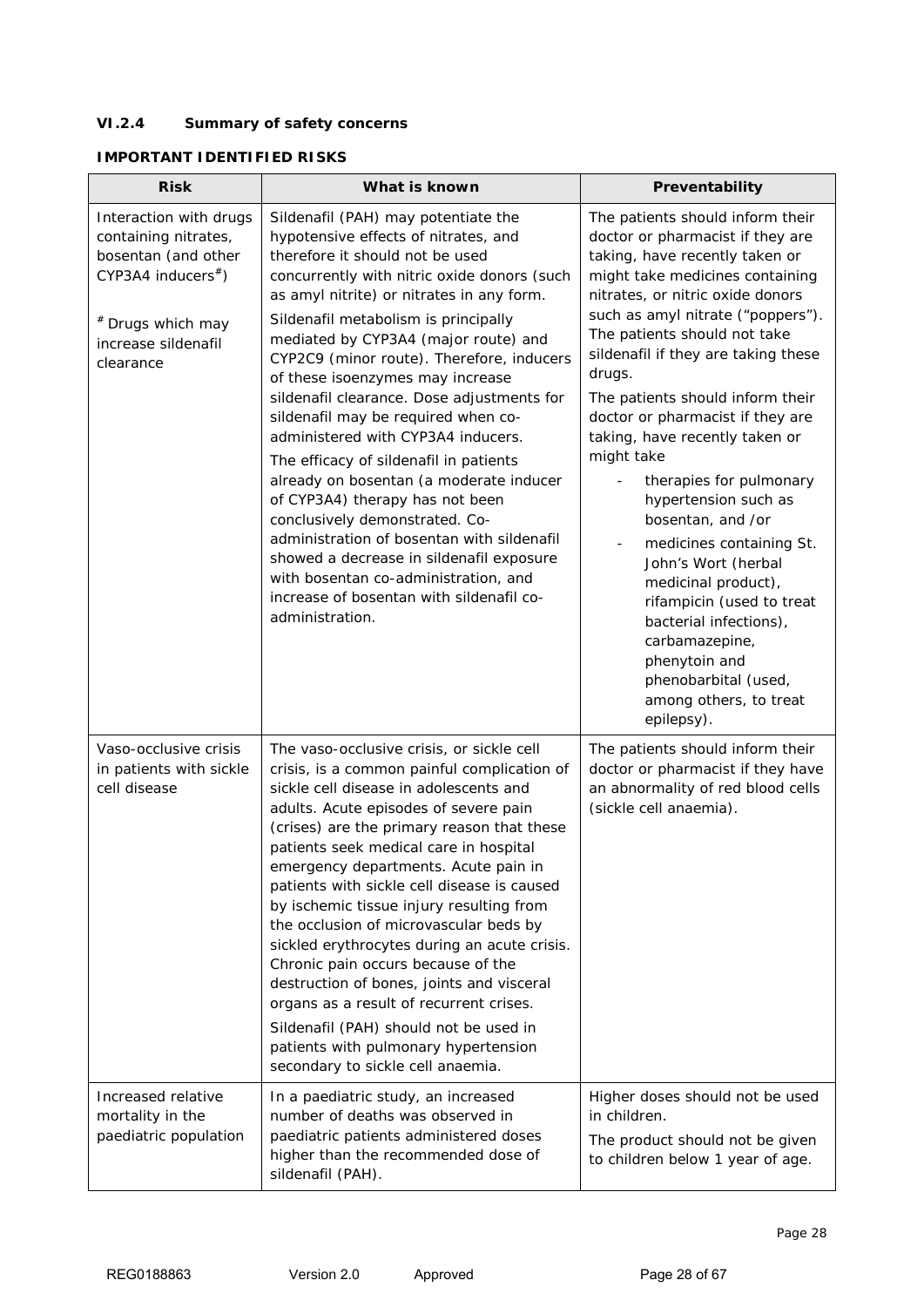| <b>Risk</b>                               | What is known                                                                                                                                                                                                                                                             | Preventability                                                                                                                                                                                                                                           |
|-------------------------------------------|---------------------------------------------------------------------------------------------------------------------------------------------------------------------------------------------------------------------------------------------------------------------------|----------------------------------------------------------------------------------------------------------------------------------------------------------------------------------------------------------------------------------------------------------|
| Epistaxis (nosebleed)/<br>bleeding events | Sildenafil (PAH) may cause nosebleed or<br>other bleeding events.<br>In adults nosebleed may occur commonly<br>(may affect up to 1 in 10 people), and in<br>children and adolescents this event is a<br>very common side effect (may affect more<br>than 1 in 10 people). | If the patients get nosebleed or<br>other bleeding event, they should<br>inform their doctor or<br>pharmacist.<br>The patients should inform their<br>doctor or pharmacist if they have<br>a bleeding disorder (such as<br>haemophilia) or problems with |
|                                           | In adults bleeding at the back of the eye<br>may occur commonly, and penile bleeding<br>uncommonly (may affect 1 in 100 people).                                                                                                                                          | nose bleeds.                                                                                                                                                                                                                                             |

### **IMPORTANT POTENTIAL RISKS**

| <b>Risk</b>                                                                                                                             | What is known (including reason why it is considered a potential<br>risk)                                                                                                                                                                                                                                                                                                                                                                                                                                                                                                      |
|-----------------------------------------------------------------------------------------------------------------------------------------|--------------------------------------------------------------------------------------------------------------------------------------------------------------------------------------------------------------------------------------------------------------------------------------------------------------------------------------------------------------------------------------------------------------------------------------------------------------------------------------------------------------------------------------------------------------------------------|
| Hypotension                                                                                                                             | Sildenafil (PAH) may cause decrease in blood pressure. The patients must<br>not take the drug if they have very low blood pressure (<90/50 mmHg).                                                                                                                                                                                                                                                                                                                                                                                                                              |
| Non-arteritic anterior<br>ischaemic optic<br>neuropathy (NAION;<br>interruption of the<br>blood supply to the<br>main nerve of the eye) | There is a risk that patients taking sildenafil (PAH) could develop visual<br>changes caused by the interruption in blood flow within the eye.<br>Cases of NAION, a rare condition, have been reported spontaneously and in<br>an observational study in connection with the intake of sildenafil and other<br>phosphodiesterase-5 inhibitors.<br>Sildenafil (PAH) should not be used in patients who have loss of vision in one<br>eye because of NAION, regardless of whether this episode was in connection<br>or not with previous phosphodiesterase-5 inhibitor exposure. |
| <b>Hearing loss</b>                                                                                                                     | There is a risk that patients taking sildenafil (PAH) could experience hearing<br>loss.                                                                                                                                                                                                                                                                                                                                                                                                                                                                                        |
| Pulmonary<br>haemorrhage<br>(bleeding) in off-label<br>paediatric patients                                                              | There is at present insufficient evidence to establish a causal relationship<br>between pulmonary haemorrhage and sildenafil in off-label paediatric<br>population. The severe underlying disease, co-morbidities and co-<br>medications of this vulnerable group of children may provide an alternative<br>explanation for the events of pulmonary haemorrhage.<br>The product should not be given to children below 1 year of age.                                                                                                                                           |
| Drug interactions with<br>epoprostenol, iloprost,<br>other PDE5 inhibitors<br>and alpha blockers                                        | Data from use of sildenafil in PAH patients co-prescribed epoprostenol<br>demonstrated a favourable risk/benefit compared with epoprostenol alone.<br>Currently there are no controlled data for the use of sildenafil in iloprost<br>treated PAH patients.                                                                                                                                                                                                                                                                                                                    |
|                                                                                                                                         | Sildenafil belongs to a group of medicines called phosphodiesterase type 5<br>(PDE5) inhibitors. The safety and efficacy of sildenafil when co-administered<br>with other PDE5 inhibitor products has not been studied in PAH patients and<br>such concomitant use is not recommended.                                                                                                                                                                                                                                                                                         |
|                                                                                                                                         | Caution is advised when sildenafil is administered to patients taking an<br>alpha-blocker as the combination of the two medicines may cause symptoms<br>resulting in the lowering of your blood pressure (e.g. dizziness, light<br>headedness).                                                                                                                                                                                                                                                                                                                                |